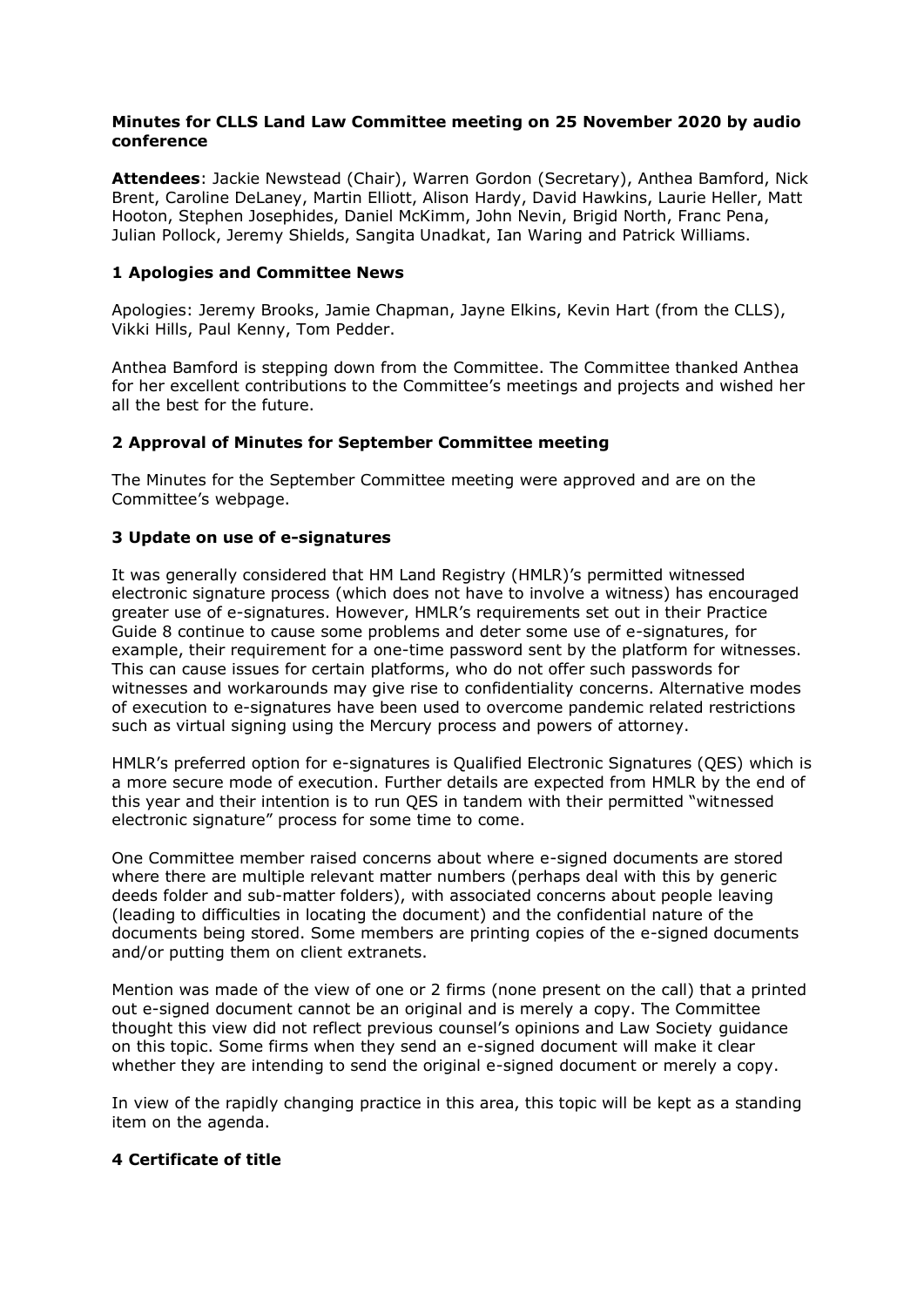The Committee discussed elements of the proposed new  $8<sup>th</sup>$  edition of the Certificate of title, which a working group of the Committee is currently considering.

The Committee considered possible additional front end provisions. The Committee was minded to include optional limitation on liability and time limit on claim provisions (reflecting that the limitation on liability provision in particular is often sought, but the optional nature reflecting that such provisions will not be acceptable to some recipients of the Certificate) with additional drafting for court jurisdiction and Rights of Third Parties Act.

The Committee is also looking at add-on's for the Certificate, in particular, a form of construction report – the CLLS Construction Law committee has a working group looking at this and they will liaise with the Land Law Committee's working group. Consideration is also being given to including some statements for a residential/mixed use situation for example for rights of first refusal – **Brigid North and Sangita Unadkat kindly agreed to assist on this aspect**. The Committee will look at whether changes are necessary for Welsh law and will consider whether further changes are needed to clause 4 for share sales. Planning reports tend to be more fact driven and therefore a standard add-on seems less appropriate; the Schedule 3 planning statements will be reviewed as part of the preparation of the  $8<sup>th</sup>$  edition.

The Committee does not intend at this time to produce a certificate of title for a development situation, but will look at this again once the  $8<sup>th</sup>$  edition has launched.

Changes are proposed to Schedule 5 (Letting Documents) which look to achieve a greater consistency with the Model Commercial Leases and the Code for Leasing Business Premises. The Committee was provided with the proposed changes **and was asked to provide any comments to Warren Gordon.**

The working group will next meet in January to progress the project. The Committee anticipates that the new Certificate will launch in 2021.

### **5 Impact of decision in Rights Community Action case on judicial review of planning changes including changes to the Use Classes Order**.

The much awaited [judgment](https://www.bailii.org/cgi-bin/format.cgi?doc=/ew/cases/EWHC/Admin/2020/3073.html&query=(title:(+rights+))+AND+(title:(+community+))+AND+(title:(+action+))) on the Judicial review of the recent changes to the Use classes Order / permitted development rights has been published. The Judicial review failed so Class E etc is not affected.

The High Court stated that the three statutory instruments at issue did not set a framework for future development consents within the meaning of Article 3(4) of the Directive. The departure from the promise to consult on the proposals on Permitted Development rights to demolish office buildings and erect buildings for residential use was lawful and therefore the claim for judicial review was dismissed.

Rights: Community: Action are seeking permission to appeal. Until any appeal is resolved, there remains uncertainty around the ability to rely on these new permitted development rights and use classes.

So for the moment many firms (and it seems the Model Commercial Lease authors) will not be changing the standards to refer to the recent changes to the Use Classes Order such as Class E. Instead they will continue to refer to the old use classes and to the Use Classes Order as at 31 August 2020. The Committee was broadly in agreement with that approach.

#### **6 Pandemic related property documents**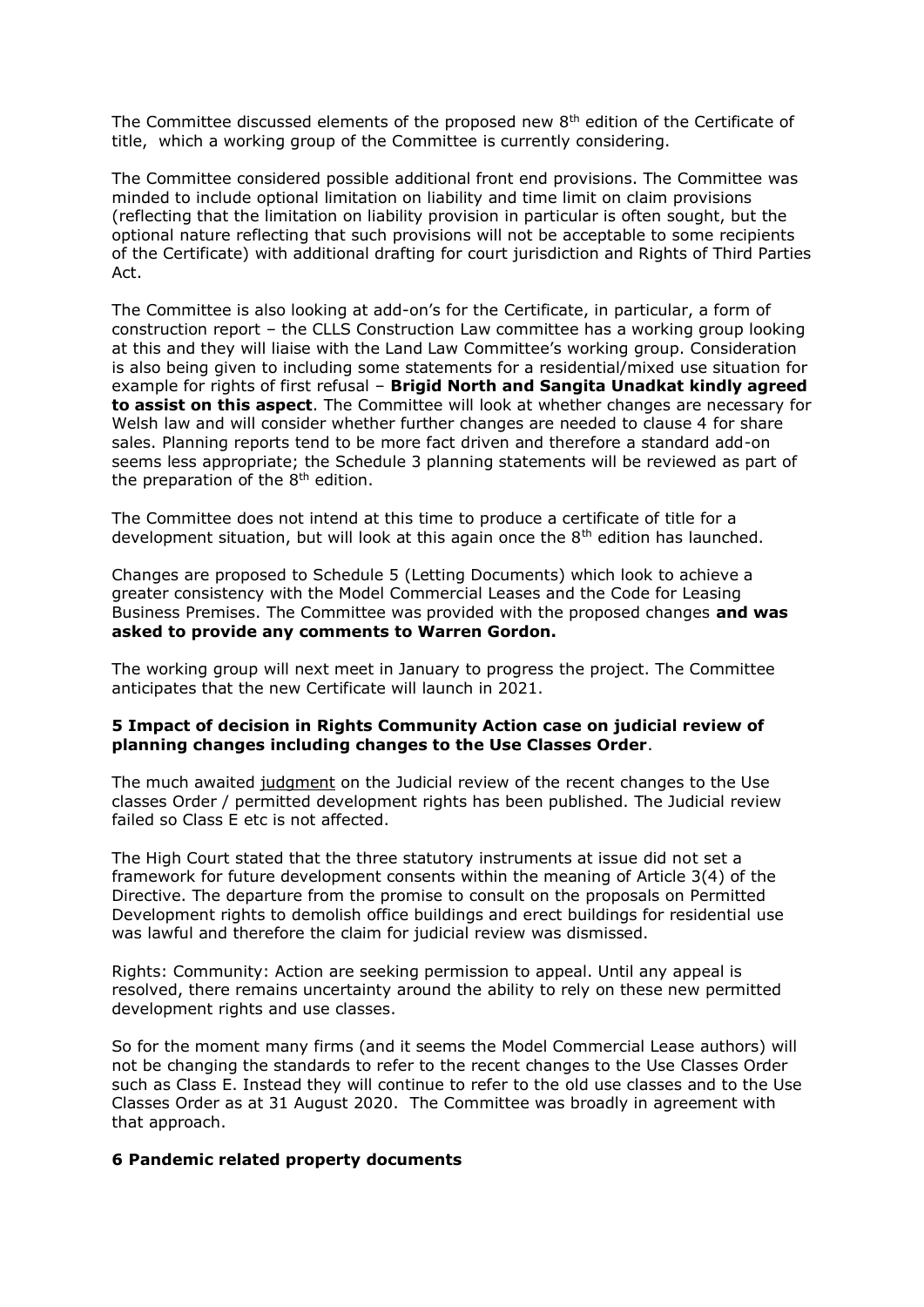There continue to be numerous discussions between landlords and tenants over waivers/rent concessions outside of leases and small variations to leases. There are many more turnover arrangements for retail, some of which landlords are forced to accept by virtue of a tenant's CVA. Service charge and insurance premium concessions are sometimes sought on a CVA and some CVAs seek no payments at all from the tenant where there is a pandemic related closure mandated by Government requirements. Some landlords will accept tenant-friendly provisions because the tenant is solvent and that will bring overall benefits to the landlord's centre.

In the context of agreements for lease and the pandemic's impact on target or longstop dates for example for carrying out works, the concern was not necessarily access to the property (since that hadn't been obviously impacted since the first lockdown), but was rather problems with the supply of materials.

# **7 Further thoughts on impact of Brexit**

Problems with the supply of materials is also a potentially serious consequence of Brexit (with the interruption of supply chains) and this may be a significant issue for construction projects. The parties should plan for delays but this may put a strain on projects if having to order ahead. Any delays may be catered for by the parties adding in extra time into the programme of works (or it already being built in), but there may be an impact on long-term projects where the governing contract was put in place a number of years ago. While many agreements for lease will allow for extensions of time for matters outside the developer's control, there are potential problems with the dropdead date and liquidated damages.

## **Kevin Hart was asked to update the Committee on what the CLLS is doing in relation to Brexit.**

# **8 Call for evidence on publication of data on contractual controls of land**

The Committee provided a [response](https://www.citysolicitors.org.uk/storage/2020/10/Call-for-evidence-on-Contractual-Controls-Pro-Forma-27-10-20.pdf) to the Government's call for evidence on proposals to require the provision and publication of data on contractual controls of land.

### **9 Rent Deposit Deed**

The Committee's form of Rent Deposit Deed has been [published.](https://www.citysolicitors.org.uk/storage/2020/09/City-of-London-Law-Society-Land-Law-Committee-Form-of-Rent-Deposit-Deed-September-2020-1.pdf) **This will be publicised by the CLLS** (**please can Kevin discuss with Project Associates**) and any feedback is welcomed.

### **10 Undertakings document**

The Committee's form of [undertakings document](http://www.citysolicitors.org.uk/clls/clls-precedent-documents/borrowers-solicitors-undertakings-for-benefit-of-lenders-solicitor-and-security-agent-trustee-re-post-completion-matters/) from borrower's solicitors for the benefit of lender's solicitor and security agent/trustee re post-completion matters, has been published and feedback is also welcomed.

An interesting point has been raised as to why the obligation to make the Land Registry application within the priority period is conditional on the borrower's solicitors having received the DS1 in respect of existing charges to be discharged and evidence of identity for unrepresented parties. The point was that from a lender's perspective the borrower's solicitors should be required to make the application within the priority period even if the DS1 and evidence of identity have not been received, to protect the lender's priority. The point will be considered by the drafting sub-group.

# **11 Committee projects for 2021**